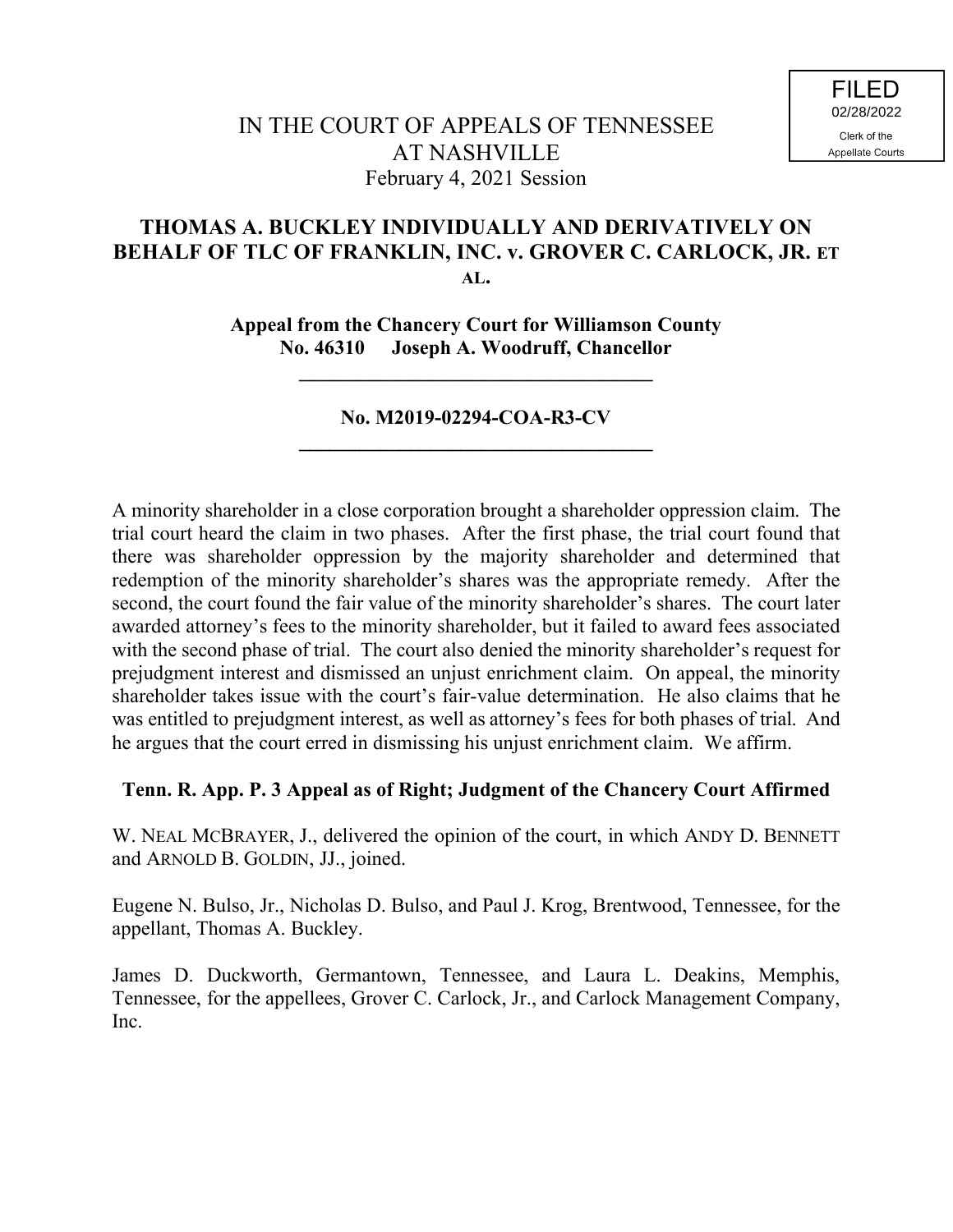#### **OPINION**

## **I.**

## $\mathbf{A}$ .

TLC of Franklin, Inc., an "ultra-high-end" car dealership in Williamson County, Tennessee, is a close corporation. At its formation, Thomas Buckley owned 25% of the company's shares, which he bought for \$375,000. He also served as TLC's general manager.

In 2014, Grover Carlock acquired 75% of TLC from other shareholders for \$10,578,087.85. A few months later, Mr. Buckley reduced his stake in the company. He sold 5% of the company's shares to Luke Bryan for \$700,000. This left the company with three shareholders: Mr. Carlock, Mr. Buckley, and Mr. Bryan.

After Mr. Carlock acquired his majority stake, Mr. Buckley remained general manager. Mr. Buckley also served on the board of directors and as an officer of the company. At first, the two worked cooperatively. But, over time, the business relationship soured.

Mr. Buckley complained that Mr. Carlock treated TLC as his own and gave no regard to the rights or interests of the other shareholders. Mr. Carlock never held shareholder or director meetings, which were required by TLC's bylaws. And he entered into various transactions on behalf of TLC that benefitted either Mr. Carlock or an entity in which he held an interest. Among those transactions was an increase in management fees paid by TLC to Carlock Management Company, Inc., a corporation wholly owned by Mr. Carlock.

## B.

Mr. Buckley sued Mr. Carlock and Carlock Management Company (collectively, "Defendants"), seeking to dissolve TLC. As grounds, Mr. Buckley claimed that Mr. Carlock "employ[ed] oppressive and fraudulent acts to squeeze out [Mr. Buckley]." *See* Tenn. Code Ann. § 48-24-301(2)(B) (2019) (allowing a court to dissolve a corporation if "those in control . . . have acted . . . in a manner that is illegal, oppressive, or fraudulent"). He also claimed that Mr. Carlock had wasted TLC's assets. *See id.* § 48-24-301(2)(D) (allowing a court to dissolve a corporation if "[t]he corporate assets are being misapplied or wasted"). And he accused Mr. Carlock of usurping TLC's corporate opportunities, engaging in self-dealing transactions on behalf of TLC, and breaching his fiduciary duty to TLC.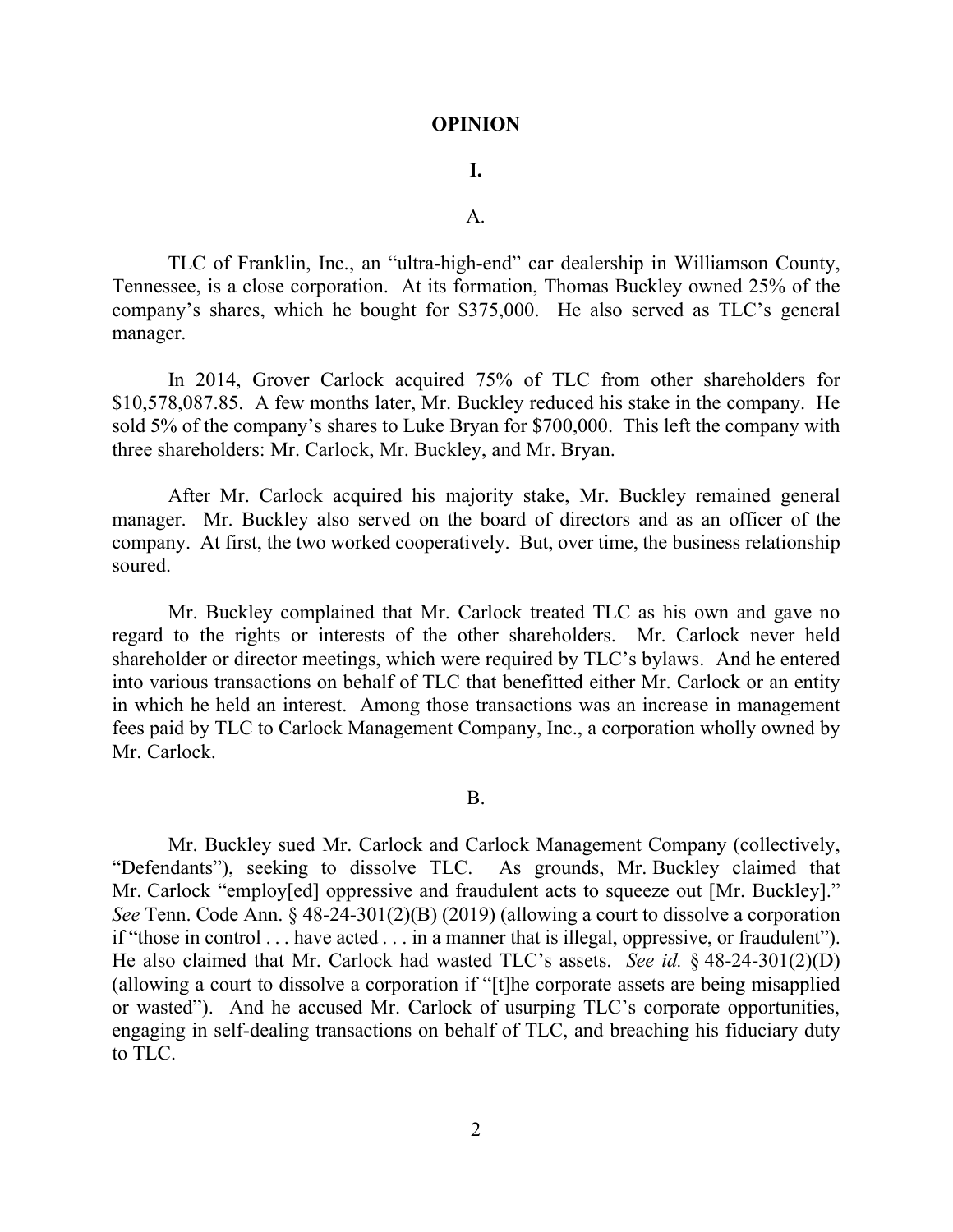In addition to seeking TLC's dissolution, Mr. Buckley brought causes of action for promissory fraud, conversion, and unjust enrichment. He sought damages against Defendants, as well as an injunction unwinding the self-dealing transactions. Mr. Buckley also sought attorney's fees and prejudgment interest.

After a bench trial, the court found that Mr. Carlock's actions were "oppressive of Mr. Buckley's rights as a minority shareholder." But dissolution of the company would have been "too extreme" of a remedy. At trial, Mr. Buckley abandoned dissolution as a form of relief and instead requested redemption of his shares. The court found that redemption was "the more appropriate remedy."

Although Mr. Buckley had given his opinion of the fair value of his shares in TLC, the court found that opinion unreliable. And the record was otherwise insufficient for the court to determine fair value. So the court conducted another hearing at which it heard valuation expert testimony.

Adam Lawyer testified for Mr. Buckley. Mr. Lawyer considered the three valuation methods—market, income, and asset—and selected a "market" approach. He employed three methodologies. The first two were based on the "current industry market indicator" or "blue-sky" method. Mr. Lawyer described the method as using a blue-sky multiple to account for all intangible value of the dealership, including goodwill and, more importantly, franchise value.

In the first methodology, the blue-sky multiple was multiplied by normalized earnings. To arrive at normalized earnings, revenues of TLC from 2015 and 2016 were multiplied by a "normalization factor" to estimate expected profitability going forward under normal conditions. Mr. Lawyer used a normalization factor of 5%, which came from the "range of normal earnings from [other] ultra-high-end franchises." Relative to those other franchises, Mr. Lawyer expected TLC's normalized earnings to be between 4% and 6%. He "simply selected the midpoint at 5%."

Mr. Lawyer then multiplied the normalized earnings by a blue-sky multiple of eight. He arrived at that figure based on his experience in ultra-high-end dealership transactions and automotive dealership publications. Based on those publications, "premium luxury" dealerships show blue-sky multiples between about seven and nine. And, in Mr. Lawyer's experience, ultra-high-end dealerships were "a step above that." So, in Mr. Lawyer's opinion, a blue-sky multiple of eight "certainly seem[ed] reasonable." After multiplying normalized earnings by the blue-sky multiplier, Mr. Lawyer added in TLC's adjusted net assets.

The second methodology was similar to the first. It also involved multiplying normalized earnings by a blue-sky multiple of eight and adding in adjusted net assets. But,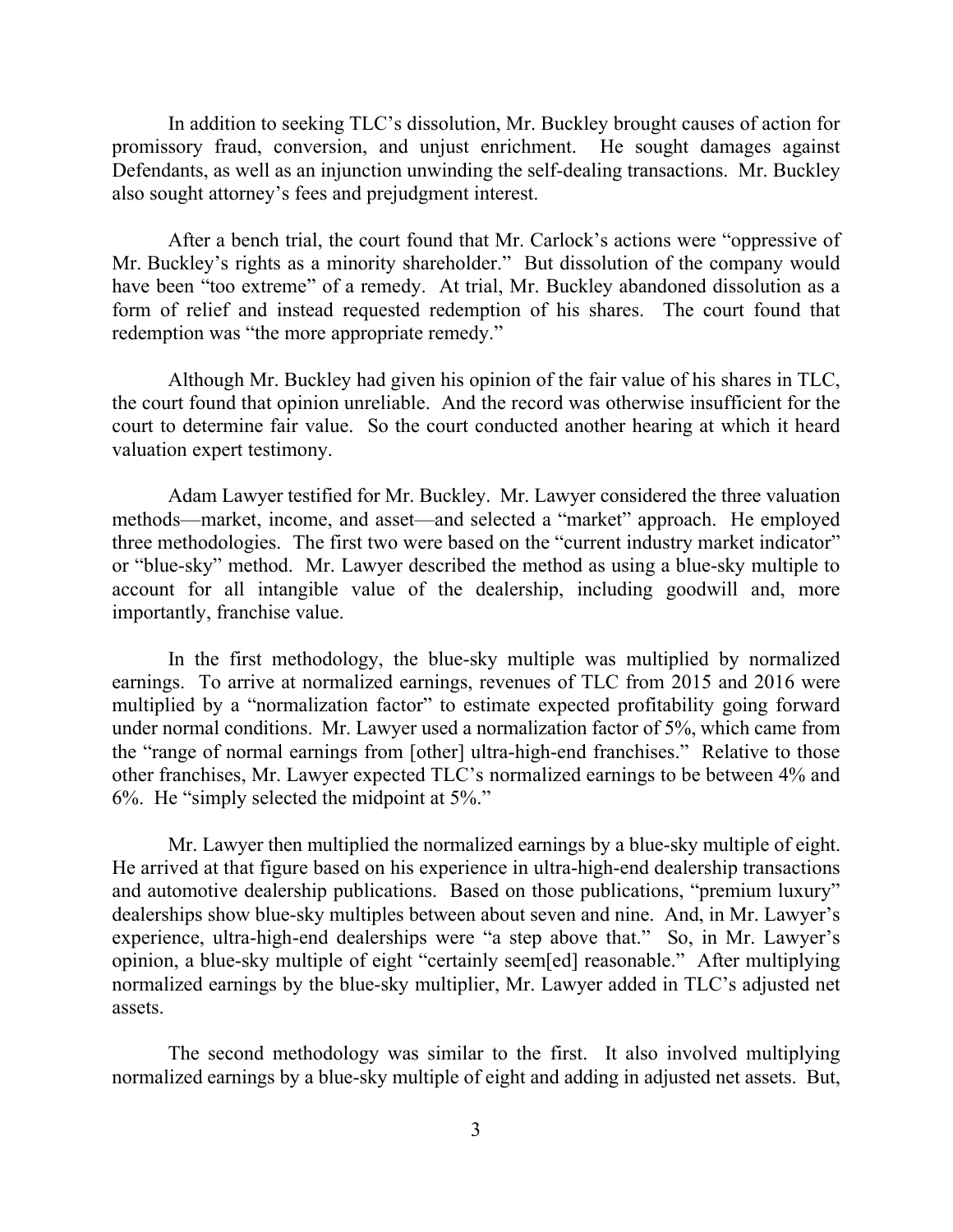instead of using normalized earnings, Mr. Lawyer used projected revenues from an investment presentation prepared by management.

The third methodology was based on prior TLC stock transactions. Mr. Lawyer analyzed Mr. Carlock's purchase of 75% of TLC and Mr. Bryan's purchase of 5% of TLC. Mr. Lawyer excluded Mr. Buckley's initial purchase of 25% of TLC, reasoning that the purchase was "an option-based purchase at a previously agreed-upon price." So, according to Mr. Lawyer, Mr. Buckley's purchase did not reflect TLC's fair value.

To arrive at a value of Mr. Buckley's shares, Mr. Lawyer tabulated a weighted average from each methodology. He opined that the value of Mr. Buckley's shares was \$3.3 million.

Scott Womack testified for Mr. Carlock. Mr. Womack used an income approach. In determining TLC's profitability, Mr. Womack used a normalization factor of 1.5% instead of 5%. That figure, he explained, was more in line with TLC's actual performance. It was also supported by his experience in performing valuations and other information.

For TLC's intangible value, Mr. Womack used a blue-sky multiple of 7.5. But he admitted that Mr. Lawyer's blue-sky multiple of eight was still "within the range of reason." Mr. Womack did not add in TLC's assets to his calculation. In his view, to do so would have been "double counting." An income approach assumes that the assets contribute to earnings. That is, the value of the assets is shown by the company's earnings. Mr. Womack ultimately valued Mr. Buckley's 20% interest in TLC at \$1,092,000.

The trial court accepted Mr. Lawyer's blue-sky approach with normalized earnings. But the court found Mr. Lawyer's normalization factor too high and Mr. Womack's too low. Both experts testified that a compilation of data from the National Auto Dealers Association was authoritative and reliable. From this compilation, the court determined that normalization factors of 2.9% and 2.8% for 2015 and 2016 revenues, respectively, were appropriate. The court also determined that Mr. Lawyer's blue-sky multiple of eight was appropriate.

On including adjusted net assets in the valuation, the court added one-half of the adjusted net asset value. In doing so, the court arrived at a value of \$1,745,489.50 for Mr. Buckley's 20% share of TLC. Because a "punctilious method" of arriving at fair value "[wa]s not required," the court rounded the amount to \$1,745,500.

In a later order, the trial court denied Mr. Buckley's request for prejudgment interest. But the court granted his request for attorney's fees. *See id.* § 48-24-302(d) (2019) (allowing a court to award a party "its reasonable costs, including attorney fees, if it finds for such party" in a proceeding for judicial dissolution). The court found that Mr. Buckley was the prevailing party in one of two "phases" of the case. He prevailed in the first phase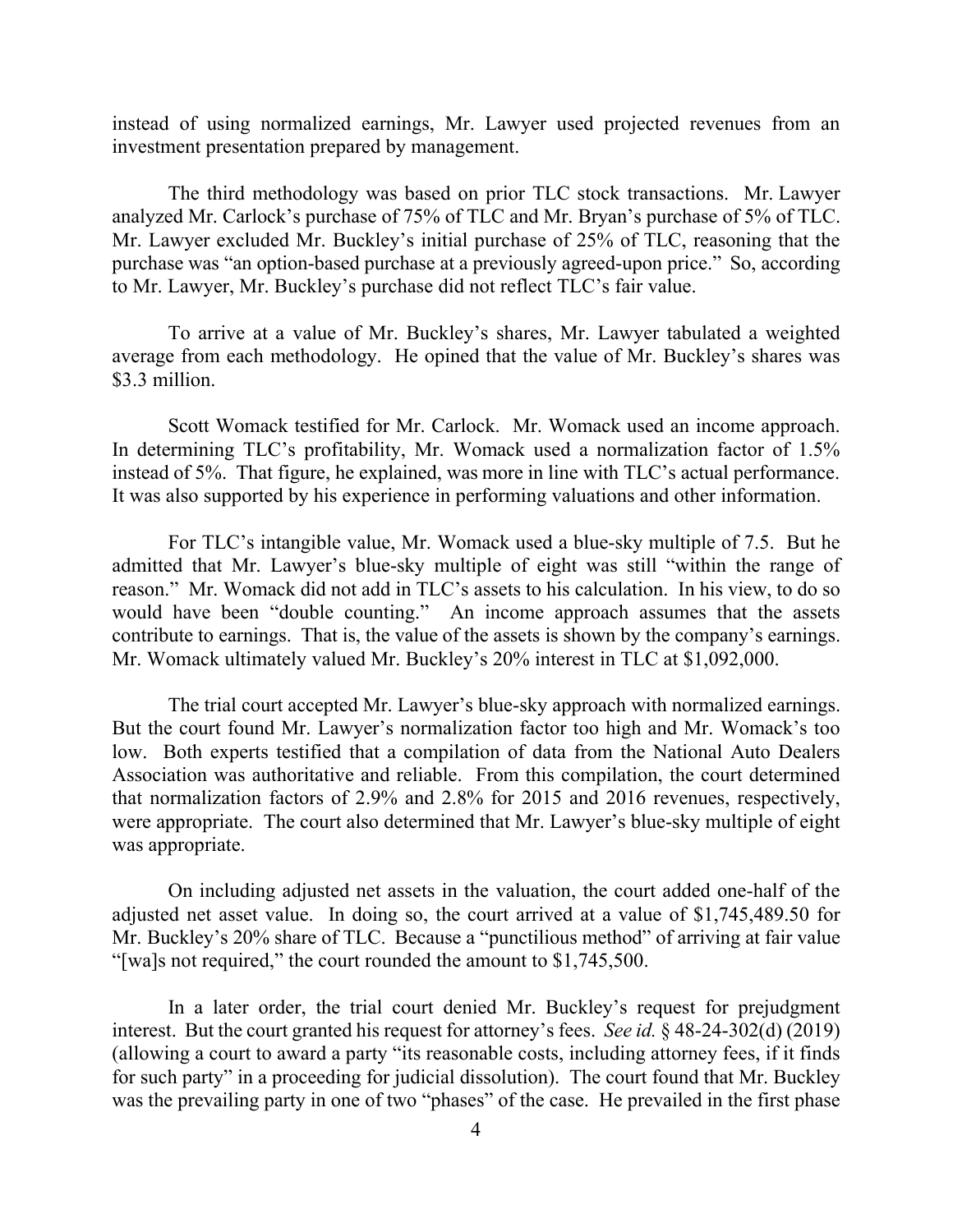where he proved shareholder oppression. But he did not prevail in the second phase because the court's valuation of his interest in TLC was closer to the value offered by Mr. Carlock. So the court awarded Mr. Buckley his reasonable attorney's fees only for the first phase. And it found Mr. Buckley's remaining claims moot.

Mr. Carlock filed a motion to alter or amend the trial court's order. Among other things, he claimed that he was entitled to attorney's fees for successfully arguing a motion to compel discovery. The trial court found that Mr. Carlock had waived the issue.

### **II.**

Because this was a bench trial, our review is de novo on the record with a presumption that the trial court's factual findings are correct, unless the evidence preponderates against those findings. TENN. R. APP. P. 13(d). Evidence preponderates against a finding of fact if the evidence "support[s] another finding of fact with greater convincing effect." *Rawlings v. John Hancock Mut. Life Ins. Co.*, 78 S.W.3d 291, 296 (Tenn. Ct. App. 2001). We give great deference to the trial court's credibility assessments. *See Watson v. Watson*, 309 S.W.3d 483, 490 (Tenn. Ct. App. 2009). We do not disturb "factual findings based on witness credibility unless clear and convincing evidence supports a different finding." *Coleman Mgmt., Inc. v. Meyer*, 304 S.W.3d 340, 348 (Tenn. Ct. App. 2009). We review the trial court's conclusions of law de novo with no presumption of correctness. *Kaplan v. Bugalla*, 188 S.W.3d 632, 635 (Tenn. 2006).

On appeal, Mr. Buckley argues that the trial court's valuation of his interest in TLC was "erroneous as a matter of law, or at least contrary to the weight of the evidence." He also claims that the court abused its discretion in denying him prejudgment interest. And he contends that he was entitled to attorney's fees as the prevailing party for the whole case. Lastly, he argues that the trial court erred in dismissing his claim for unjust enrichment as moot. $1$ 

For their part, Defendants argue that the trial court abused its discretion in holding a separate valuation phase of trial. They also claim that the court erred in admitting a witness's deposition into evidence. And they argue that they did not waive their issue as to attorney's fees for the motion to compel. Finally, both parties request attorney's fees on appeal.

#### A.

In Defendants' view, the court should have dismissed Mr. Buckley's claim after he failed to prove damages in the first phase of the trial. We conclude that Defendants waived

 $1$  Mr. Buckley also raised an issue about the timeliness of his appeal. But at oral argument, Defendants conceded that timeliness was not an issue.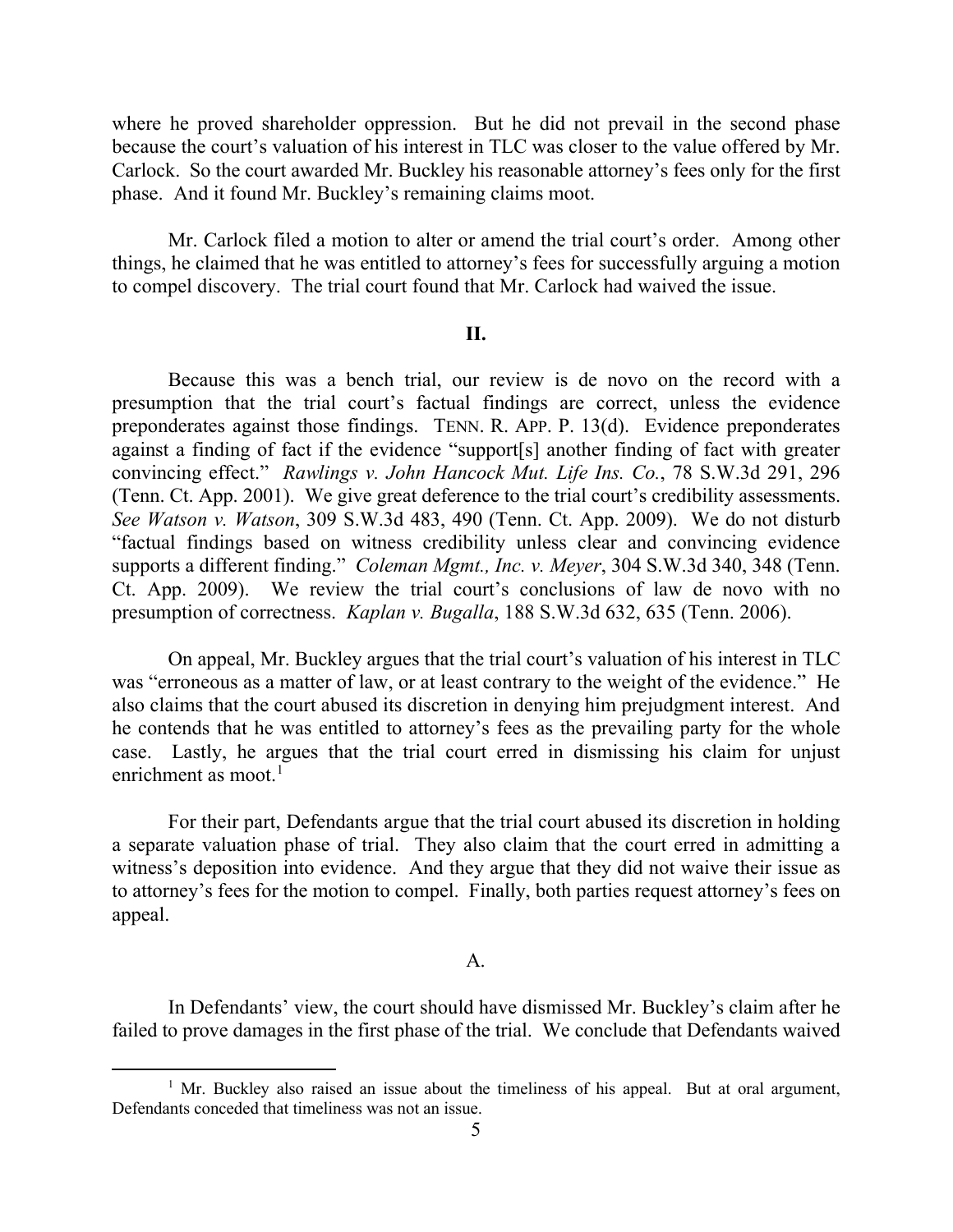this issue. A party waives an issue if it is "responsible for [the] error." TENN. R. APP. P. 36(a). We do not permit a party to "'take advantage of errors which he himself committed, or invited, or induced the trial court to commit.'" *Godbee v. Dimick*, 213 S.W.3d 865, 897 (Tenn. Ct. App. 2006) (quoting *Norris v. Richards*, 246 S.W.2d 81, 85 (Tenn. 1952)). Here, after the liability phase of trial, Defendants suggested that "both sides get their own experts" for a damages hearing. They cannot now complain of the very procedure they suggested.

Even if Defendants did not waive the issue, a trial judge has discretion "in directing the course of a trial." *Bellisomi v. Kenny*, 206 S.W.2d 787, 788 (Tenn. 1947). Thus, bifurcation of the issues is "left to the sound discretion of the trial judge." *See Ennix v. Clay*, 703 S.W.2d 137, 139 (Tenn. 1986). And there is no "formal requirement" that a party move for bifurcation before the start of trial. *Lamar Advert. Co. v. By-Pass Partners*, 313 S.W.3d 779, 789 (Tenn. Ct. App. 2009). Instead, a trial court may bifurcate the issues of liability and damages "at the virtual close of plaintiff's proofs." *Id.* (quoting *Saxion v. Titan-C Mfg., Inc.*, 86 F.3d 553, 556 (6th Cir. 1996)). Even "after a party has announced that proof is closed," a court has discretion to permit additional proof. *Simpson v. Frontier Cmty. Credit Union*, 810 S.W.2d 147, 149 (Tenn. 1991).

In what became the first phase of trial, Mr. Buckley abandoned judicial dissolution of TLC as a remedy. In his opening statement, he requested the redemption of his shares. But, during the first phase, he only offered his own opinion on the value of his shares, which the court rejected as unreliable. In the words of the court, this created a "hole in the proof."

The court did not abuse its discretion in holding a second phase of trial to "fill the hole." Ordering dissolution instead would have been a "drastic measure." *Cochran v. L.V.R. & R.C., Inc.*, No. M2004-01382-COA-R3-CV, 2005 WL 2217067, at \*6 (Tenn. Ct. App. Sept. 12, 2005). And the court gave each side the opportunity to put on proof of the value of Mr. Buckley's shares. Defendants were not prejudiced by the second phase of trial. *See Ennix*, 703 S.W.2d at 139 (explaining that bifurcation requires looking to "the risk of prejudice to either party").

#### B.

During the first phase of trial, the court admitted a witness's deposition into evidence. A witness's deposition may be admitted into evidence if the witness is unavailable to testify. *See* TENN. R. EVID. 804(b)(1), cmt. Defendants argue that the witness was not unavailable, as the trial court found. Generally, we review a trial court's decision on the admissibility of evidence only for an abuse of discretion. *State v. Davis*, 466 S.W.3d 49, 61 (Tenn. 2015). This includes decisions on whether a witness was unavailable. *See Hicks v. State*, 490 S.W.2d 174, 179 (Tenn. Crim. App. 1972).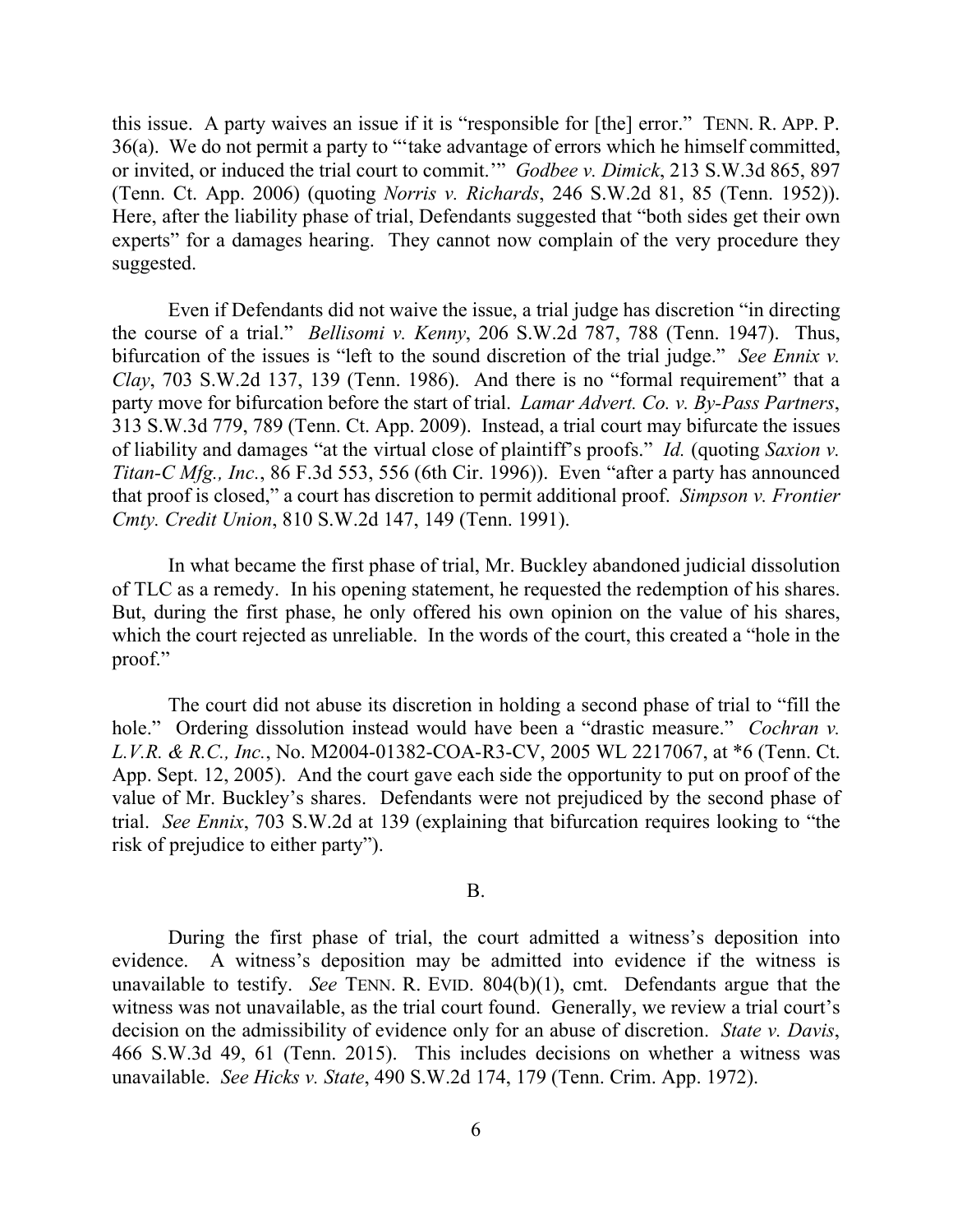Under these circumstances, the trial court did not abuse its discretion. The court found that the parties had agreed that Defendants would call the witness. Mr. Buckley planned to question the witness when Defendants called her. But Defendants then declined to call the witness. Because the witness was not at the courthouse for Mr. Buckley to call her, the court declared the witness unavailable. It determined that Mr. Buckley was "unfairly surprised" by Defendants' decision not to call the witness.

#### C.

In forcing the redemption of Mr. Buckley's shares, the court essentially awarded him the same remedy that is available to a dissenting shareholder, which is "the fair value of the shareholder's shares."<sup>2</sup> Tenn. Code Ann. § 48-23-102(a) (2019). Mr. Buckley claims that the question of fair value is a question of fact. Although true, determining a company's fair value "is generally left to the discretion of the courts." *Athlon Sports Commc'ns, Inc. v. Duggan*, 549 S.W.3d 107, 120 (Tenn. 2018) (citation omitted); *see Elk Yarn Mills v. 514 Shares of Common Stock of Elk Yarn Mills Inc.*, 742 S.W.2d 638, 640 (Tenn. Ct. App. 1987) (explaining that, with share valuation, "much is left to the discretion of the evaluator").

A trial court abuses its discretion if it (1) applies an incorrect legal standard, (2) reaches an illogical or unreasonable decision, or (3) bases its decision on a clearly erroneous assessment of the evidence. *Lee Med., Inc. v. Beecher*, 312 S.W.3d 515, 524 (Tenn. 2010). A court's decision need only be "within the range of acceptable alternative dispositions." *Harmon v. Hickman Cmty. Healthcare Servs., Inc.*, 594 S.W.3d 297, 305 (Tenn. 2020) (citation omitted).

Fair value is "the shareholder's proportionate interest in the business valued as a going concern." *Raley v. Brinkman*, 621 S.W.3d 208, 237-38 (Tenn. Ct. App. 2020). It may be proven "by any techniques or methods which are generally considered acceptable in the financial community and otherwise admissible in court." *Athlon Sports Commc'n, Inc.*, 549 S.W.3d at 126 (quoting *Weinberger v. UOP, Inc.*, 457 A.2d 701, 713 (Del. 1983)).

Fair value "is not the same as fair market value," which is "ʻthe price at which property would change hands between a willing buyer and a willing seller when neither party is under an obligation to act.'" *Id.* at 119 (quoting *Pueblo Bancorporation v. Lindoe, Inc.*, 63 P.3d 353, 362 (Colo. 2003)). Like a dissenting shareholder—or LLC member whose interest is subject to a forced buyout—a minority shareholder forcing the

 $\overline{a}$ 

<sup>&</sup>lt;sup>2</sup> In a proceeding brought under Tennessee Code Annotated § 48-24-301, the court "may enter a decree dissolving the corporation" if grounds for dissolution are shown. Tenn. Code Ann. § 48-24-304(a) (2019). But dissolution is not required. The court may award an alternative remedy, including "requiring the corporation or a majority of its stockholders to purchase the stock of the minority stockholders at a . . . fair and reasonable price." *Cochran*, 2005 WL 2217067, at \*6.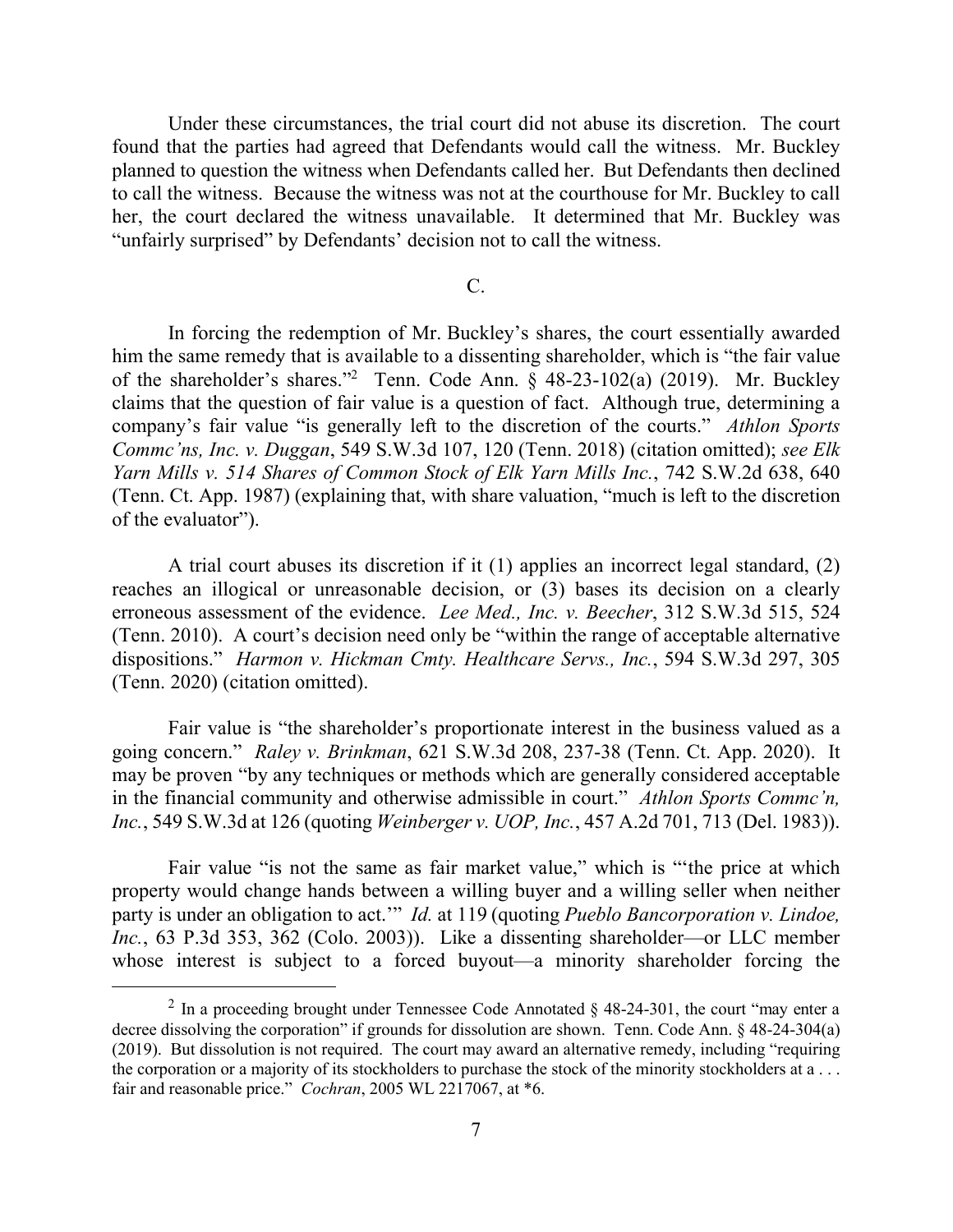redemption of his shares "is an unwilling seller with little or no bargaining power." *See id.* (citation omitted); *see also Raley*, 621 S.W.3d at 237. And fair value requires that a "shareholder[] be fairly compensated, which may or may not equate with the market's judgment about the stock's value." *Athlon Sports Commc'n, Inc.*, 549 S.W.3d at 119 (citation omitted). There may not even be a market, and thus no market value, where a close corporation is at issue. *See id.*; *see also Raley*, 621 S.W.3d at 237 (reasoning that a close corporation "is privately owned, and thus, the market is often irrelevant")

Here, the trial court accepted a valuation methodology from Mr. Lawyer that is considered acceptable in the financial community. Authoritative automotive publications endorse the blue-sky approach. And it is used in the "great majority" of ultra-high-end dealership transactions. The court also found the blue-sky method admissible and reliable. *See Payne v. CSX Transp., Inc.*, 467 S.W.3d 413, 454 (Tenn. 2015) (explaining that the trial court has discretion "to function as a 'gatekeeper' with regard to the admissibility of expert testimony"). Critically, the method was based on fair value, not fair market value, which Mr. Lawyer distinguished.

Still, Mr. Buckley claims that the trial court made three errors in its valuation of his shares. He argues that the normalization factors the court used "were arbitrary and not supported by the evidence." He also contends that the court "diluted the impact of the tangible assets" by only accounting for half of them. And he argues that the court "improperly disregarded" the evidence of prior sales.

The court derived its normalization factors from data from the National Auto Dealers Association. The compilation did not list profit margins for ultra-high-end dealerships. But the profit margins for import dealerships were 2.7% and 2.6% in 2015 and 2016, respectively. And the profit margins for luxury dealerships were 2.8% and 2.7% for those years. According to Mr. Lawyer, ultra-high-end dealerships are "a step above that." So, based on the data's pattern, the court extrapolated the data to arrive at normalization factors of 2.9% and 2.8%.

Mr. Buckley faults the court for disregarding Mr. Lawyer's testimony as to the normalization factors. In Mr. Buckley's view, that testimony was the only competent evidence of normalization. We disagree. The trial court gave credit to a data compilation that both experts testified was authoritative and reliable. And "the trier of fact is not bound to accept an expert witness's testimony as true." *Roach v. Dixie Gas Co.*, 371 S.W.3d 127, 150 (Tenn. Ct. App. 2011). Instead, it "may reject any expert testimony that it finds to be inconsistent with the credited evidence." *Id.* The court did exactly that when it selected normalization factors lower than those to which Mr. Lawyer testified.

As for the tangible assets, both experts agreed that, under the blue-sky method, adjusted net assets are appropriately added to the equation. But Mr. Womack testified that, under his income approach, adding adjusted net assets would be double counting. Despite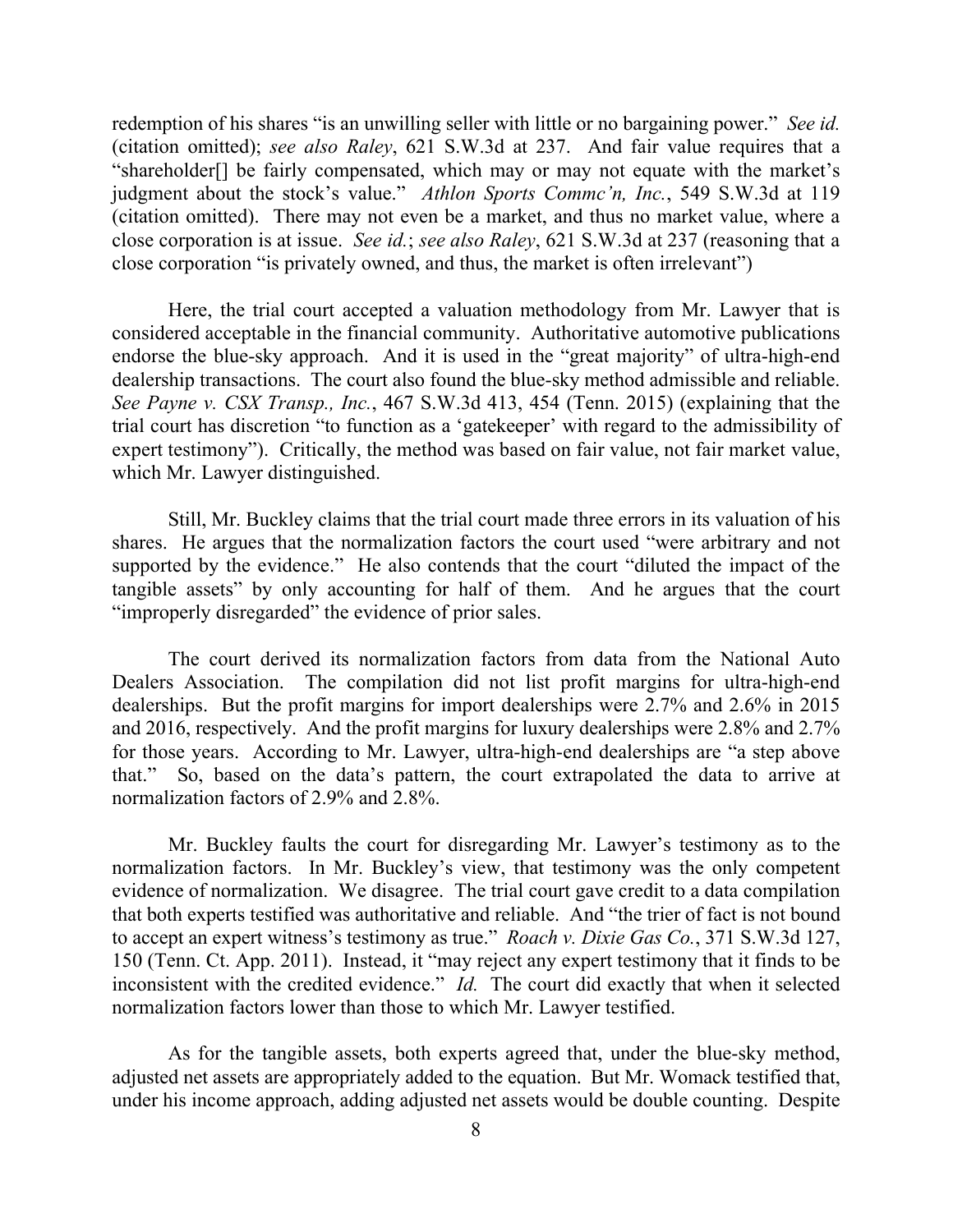accepting the blue-sky method, the court accounted for only half of TLC's adjusted net assets.

Although it may have been appropriate to account for the full adjusted net asset value under the blue-sky method, valuation "is as much art as science." *Athlon Sports Commc'n, Inc.*, 549 S.W.3d at 123 (quoting *In re Appraisal of Dole Food Co.*, 114 A.3d 541, 553 n.7 (Del. Ch. 2014)). And a court's calculation of fair value need only be equitable. *See id.* at 125. The trial court, as factfinder, was entrusted with resolving the parties' "legitimate but competing expert opinions." *Brown v. Crown Equip. Corp.*, 181 S.W.3d 268, 275 (Tenn. 2005). Under the abuse of discretion standard, we will not "substitute [our] judgment for that of the trial court." *Gonsewski v. Gonsewski*, 350 S.W.3d 99, 105 (Tenn. 2011). Splitting the difference on the question of tangible assets was an acceptable and equitable disposition. *See Harmon*, 594 S.W.3d at 305; *Athlon Sports Commc'n, Inc.*, 549 S.W.3d at 125.

As for the evidence of prior sales, the trial court did not find Mr. Lawyer's testimony in this regard reliable. We will not disturb the court's credibility finding on this record. *See Wells v. Tenn. Bd. of Regents*, 9 S.W.3d 779, 783 (Tenn. 1999). The court was entitled to disregard the evidence. *See England v. Burns Stone Co.*, 874 S.W.2d 32, 38 (Tenn. Ct. App. 1993) (explaining that "the trier of fact may place whatever weight it chooses upon [expert] testimony").

Ultimately, the trial court used a valuation method that is generally acceptable in the financial community to equitably calculate Mr. Buckley's interest in TLC. The court did not abuse its discretion.

#### D.

The court also did not abuse its discretion in denying prejudgment interest on the value of Mr. Buckley's shares. Whether to award prejudgment interest "is within the sound discretion of the trial court." *Spencer v. A-1 Crane Serv., Inc.*, 880 S.W.2d 938, 944 (Tenn. 1994). The court's decision will not be disturbed on appeal "unless the record reveals a manifest and palpable abuse of discretion." *Otis v. Cambridge Mut. Fire Ins. Co.*, 850 S.W.2d 439, 446 (Tenn. 1992). The court "must decide whether the award of prejudgment interest is fair, given the particular circumstances of the case." *Myint v. Allstate Ins. Co.*, 970 S.W.2d 920, 927 (Tenn. 1998).

The "uncertainty of either the existence or amount of an obligation does not mandate a denial of prejudgment interest." *Id.* at 928 (emphasis omitted). But prejudgment interest "is not allowed as a matter of right on unliquidated damages claims." *Uhlhorn v. Keltner*, 723 S.W.2d 131, 138 (Tenn. Ct. App. 1986).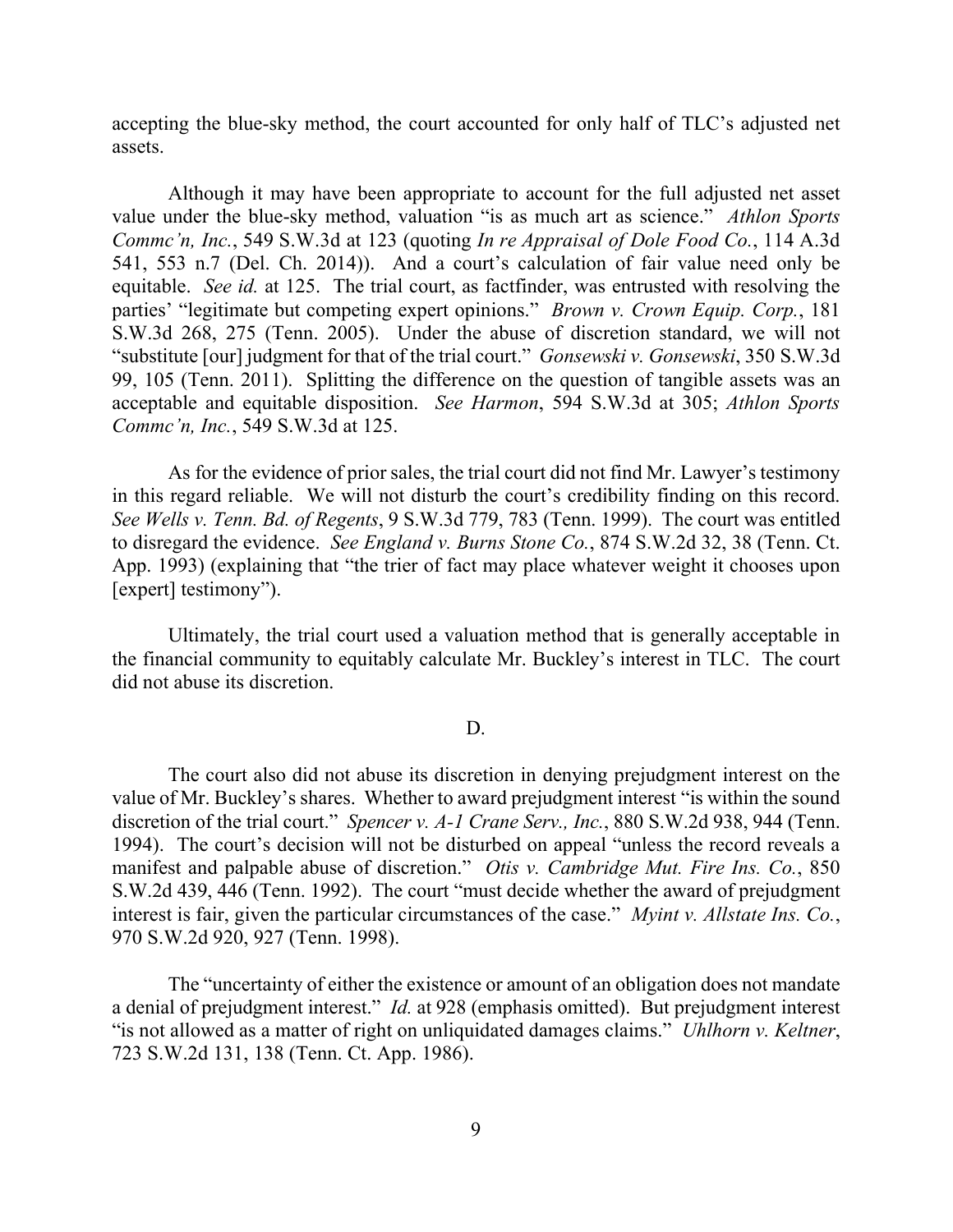Here, as the court reasoned, Mr. Buckley's claim for the redemption of his shares in TLC was for an uncertain, unliquidated amount. That alone makes the court's denial of prejudgment interest appropriate. *See Wasielewski v. K Mart Corp.*, 891 S.W.2d 916, 919 (Tenn. Ct. App. 1994) (finding no abuse of discretion in a denial of prejudgment interest "where the plaintiff's claim was for unliquidated damages sounding in tort"). But Mr. Buckley also delayed in bringing his claim for the redemption of his shares, seeking only the dissolution of TLC until the time of trial. So the court properly found that an award of prejudgment interest would have been unfair under the circumstances.

### E.

After denying Mr. Buckley prejudgment interest, the trial court dismissed Mr. Buckley's unjust enrichment claim as moot. The court reasoned that awarding him the fair value of his shares fully compensated him. Mr. Buckley's claim was based on property that he searched for and located for TLC to purchase. Mr. Carlock instead purchased the property for himself and leased it to TLC. He did not compensate Mr. Buckley for locating the property. So Mr. Buckley claimed that Mr. Carlock was unjustly enriched by Mr. Buckley's uncompensated efforts in locating the property.

We agree with the trial court that awarding Mr. Buckley the fair value of his shares compensated him for Mr. Carlock's conduct with respect to the property. In his complaint, Mr. Buckley claimed that Mr. Carlock's purchase of the property for himself misappropriated a corporate opportunity of TLC. Mr. Buckley's unjust enrichment claim was an alternative theory for the same conduct.

The trial court found that Mr. Carlock did, in fact, misappropriate a corporate opportunity by purchasing the property for himself. That misappropriation contributed to the court's finding of shareholder oppression. Mr. Buckley was compensated for the oppression by receiving the fair value of his shares. To allow Mr. Buckley to proceed on his alternative theory of unjust enrichment would give rise to a double recovery, which is not permitted. *See Shahrdar v. Global Hous., Inc.*, 983 S.W.2d 230, 238 (Tenn. Ct. App. 1998) ("[I]f the damages claimed under each theory [of recovery] overlap, the [p]laintiff is only entitled to one recovery."); *Ford Motor Co. v. Taylor*, 446 S.W.2d 521, 530 (Tenn. Ct. App. 1969) ("[C]are should be exercised to avoid double recoveries by allowing the same damage twice under different designations.").

## F.

We lastly address the attorney's fees awarded below and the parties' requests for attorney's fees on appeal, starting with the fees awarded to Mr. Buckley. A trial court enjoys "considerable discretion in determining a reasonable attorney's fee." *First Peoples Bank of Tenn. v. Hill*, 340 S.W.3d 398, 410 (Tenn. Ct. App. 2010). We will uphold the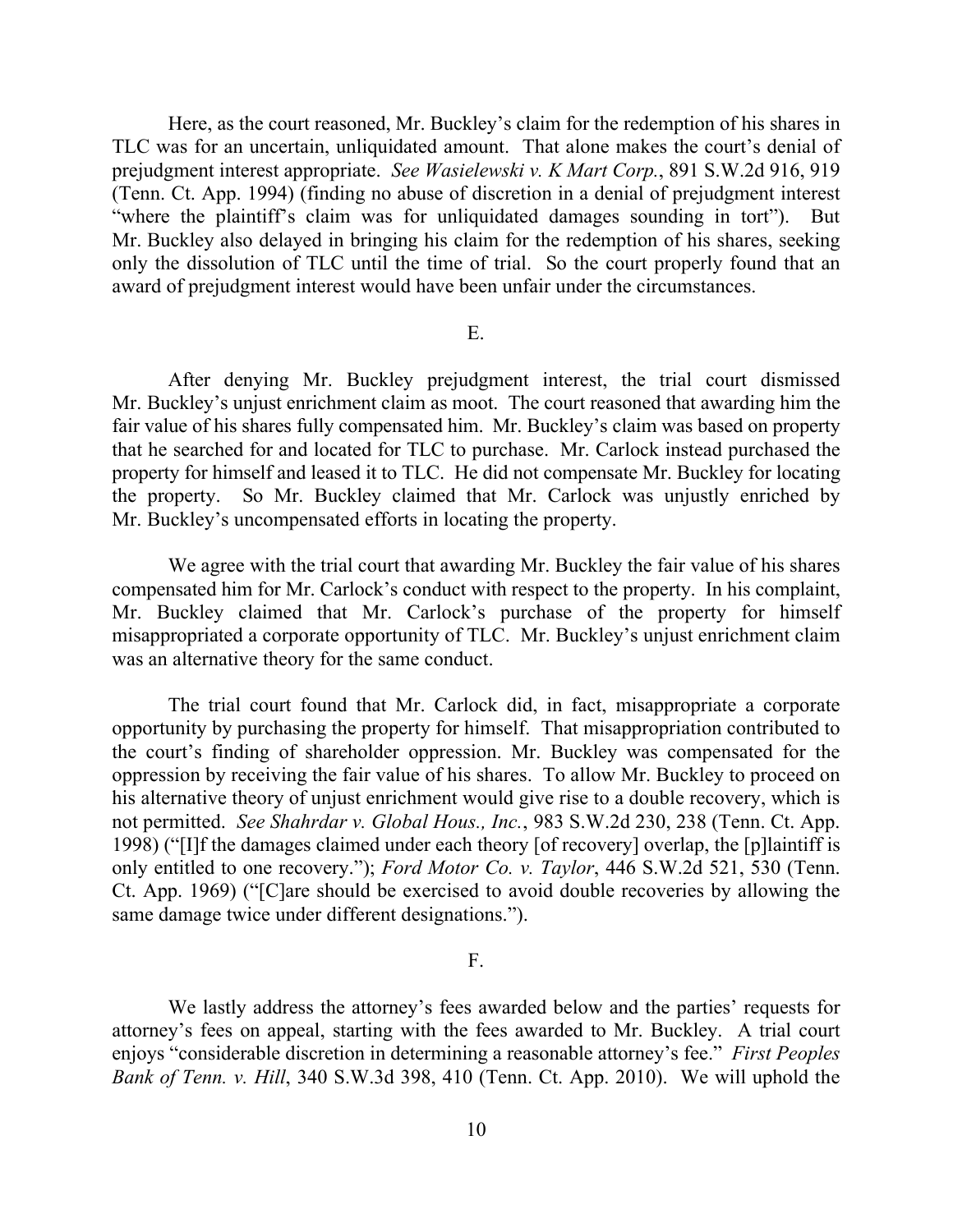court's decision absent an abuse of discretion. *Wright ex rel. Wright v. Wright*, 337 S.W.3d 166, 176 (Tenn. 2011).

In determining a reasonable fee, trial courts consider a number of factors, including those listed in Rule 1.5 of the Tennessee Rules of Professional Conduct. *See Lexon Ins. Co. v. Windhaven Shores, Inc.*, 601 S.W.3d 332, 342 (Tenn. Ct. App. 2019); TENN. SUP. CT. R. 8, RPC 1.5. But "ultimately the reasonableness of the fee must depend upon the particular circumstances of the individual case." *Wright ex rel. Wright*, 337 S.W.3d at 177 (quoting *White v. McBride*, 937 S.W.2d 796, 800 (Tenn. 1996)).There is "no fixed mathematical rule" for determining a reasonable attorney's fee. *Killingsworth v. Ted Russell Ford, Inc.*, 104 S.W.3d 530, 534 (Tenn. Ct. App. 2002).

Here, the trial court awarded Mr. Buckley his attorney's fees for the first phase of trial, but not the second, because Mr. Buckley was the prevailing party only as to the first phase. Mr. Buckley argues that he was the prevailing party as to the whole case. So he claims that he should have been awarded attorney's fees for both phases.

As Mr. Buckley points out, a party "need not attain complete success on the merits of a lawsuit in order to prevail." *Fannon v. City of LaFollette*, 329 S.W.3d 418, 431 (Tenn. 2010). Instead, a prevailing party "is one who has succeeded 'on any significant issue in litigation which achieves some of the benefit . . . sought in bringing suit.'" *Id.* (quoting *Hensley v. Eckerhart*, 461 U.S. 424, 433 (1983)).

The trial court's use of the term "prevailing party" and description of Mr. Buckley as "not the prevailing party" in connection with the second phase of trial was inartful. But we conclude that the court was not treating the case as having two "different prevailing parties." Instead, we read the court's analysis as taking into consideration the reasonableness of the fee requested and the results obtained. *See Hensley*, 461 U.S. at 440 (recognizing that "where the plaintiff achieve[s] only limited success, the . . . court should award only that amount of fees that is reasonable in relation to the results obtained"); TENN. SUP. CT. R. 8, RPC 1.5(a)(4) (providing that "the results obtained" are relevant to "determining the reasonableness of a fee").

In that light, the court did not abuse its discretion in the fees awarded to Mr. Buckley. Mr. Buckley sought \$3,300,000 for the value of his shares in TLC. The court awarded him \$1,745,500. Although Mr. Buckley was the prevailing party, he only had limited success on the valuation question. *See Hensley*, 461 U.S. at 440; TENN. SUP. CT. R. 8, RPC 1.5(a)(4). Declining to award fees related to that phase of the litigation was not unreasonable.

The court also properly determined that Mr. Carlock waived his issue as to attorney's fees for his motion to compel. When the court granted the motion to compel, it took the issue of attorney's fees under advisement. And it stated that it would resolve the